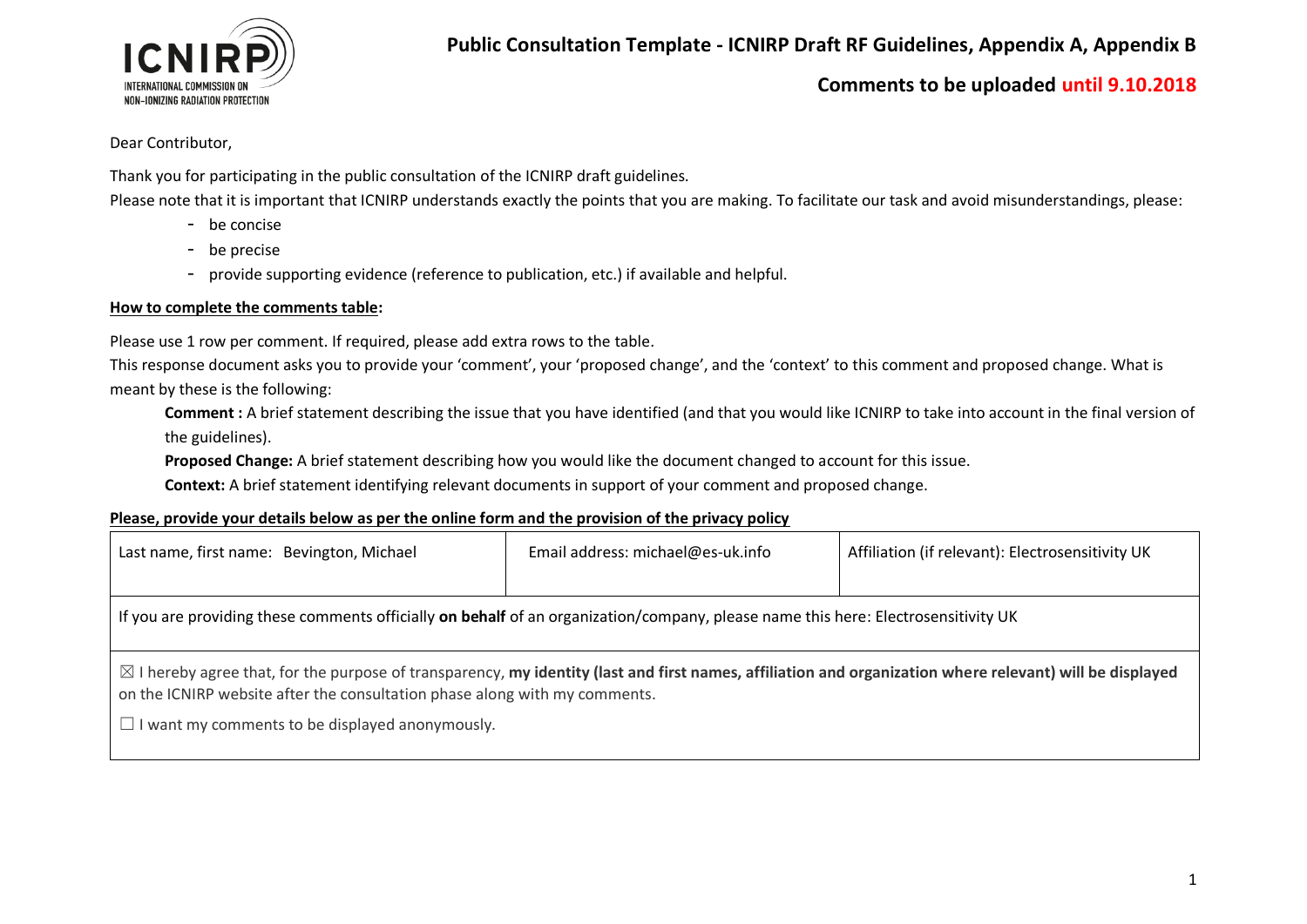

|                | <b>Document</b><br>(Guidelines,<br>App A,<br>App B) | Line<br><b>Number</b><br># | Type of<br>comment<br>(General/<br>Technical/<br>Editorial) | Comment. Proposed change. Context.                                                                                                                                                                                                                                                                                                                                                                                                                                                                                                                                                                                                                                                                                                                                                                                                                                                                                                                                                                                                                                                                                                                                                                                                                                                                                                                                                                                                                                                                                                                                                                                                                                                                                                                                                                                                                                                                                                                                                                                                                                                                                                                                                                                                                                                                                                                                                                                                                                                                                                                                                                                  |
|----------------|-----------------------------------------------------|----------------------------|-------------------------------------------------------------|---------------------------------------------------------------------------------------------------------------------------------------------------------------------------------------------------------------------------------------------------------------------------------------------------------------------------------------------------------------------------------------------------------------------------------------------------------------------------------------------------------------------------------------------------------------------------------------------------------------------------------------------------------------------------------------------------------------------------------------------------------------------------------------------------------------------------------------------------------------------------------------------------------------------------------------------------------------------------------------------------------------------------------------------------------------------------------------------------------------------------------------------------------------------------------------------------------------------------------------------------------------------------------------------------------------------------------------------------------------------------------------------------------------------------------------------------------------------------------------------------------------------------------------------------------------------------------------------------------------------------------------------------------------------------------------------------------------------------------------------------------------------------------------------------------------------------------------------------------------------------------------------------------------------------------------------------------------------------------------------------------------------------------------------------------------------------------------------------------------------------------------------------------------------------------------------------------------------------------------------------------------------------------------------------------------------------------------------------------------------------------------------------------------------------------------------------------------------------------------------------------------------------------------------------------------------------------------------------------------------|
| 1              | Guidelines                                          | 6                          | General                                                     | The Guidelines are for Heating and Short-term effects only. This should be clearly stated in the title so that they are not confused<br>with existing international Guidelines for Biological and Long-term and Short-term effects.<br>"GUIDELINES BASED ON HEATING AND SHORT-TERM EFFECTS FOR LIMITING EXPOSURE TO TIME-VARYING ELECTRIC…,<br>It should be clearly stated in the title that these Guidelines are for Heating and Short-term effects, so that they are not confused<br>with existing international Guidelines for Biological and Long-term and Short-term effects (e.g. Bioinitiative 2012, EUROPAEM 2016).                                                                                                                                                                                                                                                                                                                                                                                                                                                                                                                                                                                                                                                                                                                                                                                                                                                                                                                                                                                                                                                                                                                                                                                                                                                                                                                                                                                                                                                                                                                                                                                                                                                                                                                                                                                                                                                                                                                                                                                         |
| $\overline{2}$ | Guidelines                                          | 14                         | General                                                     | It should be clearly stated that these guidelines are not "for the protection of humans" but only "for the protection from heating<br>and short-term effects in some humans" so that they are not confused with existing international Guidelines for Biological and Long-<br>term and Short-term effects. The ICNIRP also needs to state at the start of the guidelines that it has already declared that people<br>whom it recognises are not protected by these guidelines should choose guidelines which are protective and protect against tthe<br>many established biological and long-term health effects and not just heating and short-term effects.<br>"The guidelines described here are for the protection from heating and short-term effects in some humans exposed to radiofrequency<br>electromagnetic fields (EMFs) in the range 100 kHz to 300 GHz (hereafter, radiofrequency'). The ICNIRP recognises that these<br>quidelines are not protective of biological and long-term advserse health effects, especially cancers, cardiovascular and neurological<br>harm, including Electromagnetic Hypersensitivity, and fertility damage, all of which have been known since the 1930s onwards in the<br>published scientific literature. The ICNIRP has already stated in 2002 that some members of the general population are vulnerable to<br>exposure levels below these guidelines and recognises that such people need to choose international biological and long-term<br>quidelines such as Bioinitiative 2012 or EUROPAEM 2016."<br>1.<br>It is essential that it is explained that these guidelines are based on Schwan's invalidated hypothesis of 1953, rejected by the<br>majority of scientists and almost half the regulators and governments around the world, that the only adverse health effects of radio<br>frequency EMFs are the result of raising the body temperature by one degree in six minutes. Since it is possible to raise the body<br>temperature by one degree within six minutes (or 30 minutes, averaged) through exercise or sitting in strong sunlight, but without<br>the established health harm from pulsed RF EMFs such as cancer promotion or co-promotion, cardiovascular and neurological harm,<br>including Electromagnetic Hypersensitivity, and fertility damage, all of which have been known since the 1930s onwards in the<br>published scientific literature, it should be clearly stated that these guidelines are not "for the protection of humans" but only "for<br>the protection from heating and short-term effects in some humans".<br>2. |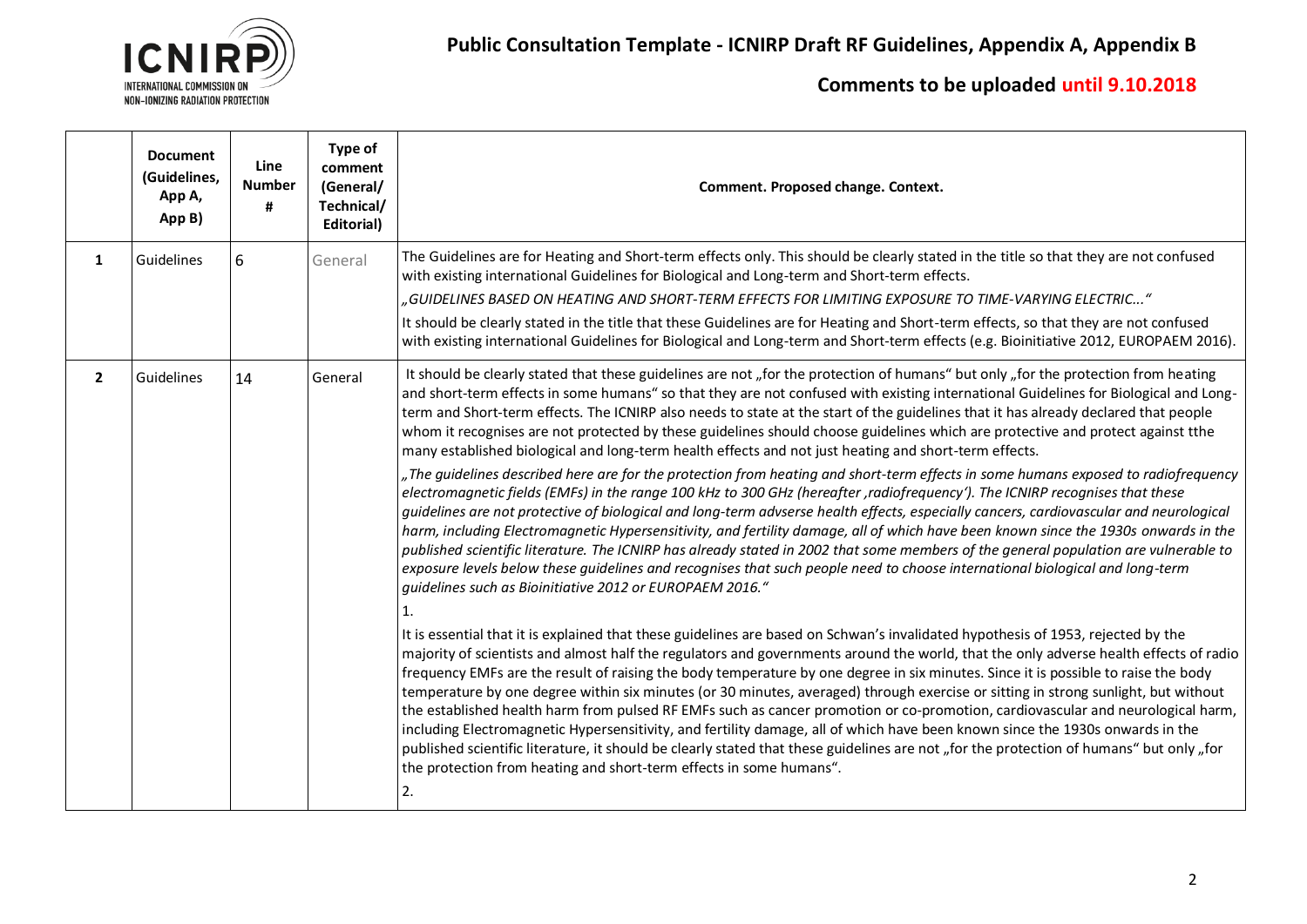

|                         |            |    |         | These guidelines are inconsistent with the ICNIRP's stated general approach published in 2002 that there are members of the<br>general population for whom these heating and short-term guidelines are not protective and that these members of the general<br>population need non-thermal and long-term guidelines, such as Bioinitiative 2012 and EUROPAEM 2016.<br>3.<br>The chair of the ICNIRP in 2016 stated that everyone has the right to choose whether to follow the ICNIRP heating and short-term<br>guidelines, or the international biological and long- and short-term guidelines such as Bioinitiative 2012 and EUROPAEM 2016. This<br>free choice should be made clear in the introduction to these heating and short-term guidelines. |
|-------------------------|------------|----|---------|--------------------------------------------------------------------------------------------------------------------------------------------------------------------------------------------------------------------------------------------------------------------------------------------------------------------------------------------------------------------------------------------------------------------------------------------------------------------------------------------------------------------------------------------------------------------------------------------------------------------------------------------------------------------------------------------------------------------------------------------------------|
| $\overline{\mathbf{3}}$ | Guidelines | 18 | General | These guidelines are not based on "the best science currently available".                                                                                                                                                                                                                                                                                                                                                                                                                                                                                                                                                                                                                                                                              |
|                         |            |    |         | "These guidelines are based on a selection of the science currently available which does not claim to be comprehensive, and it is<br>recognized "                                                                                                                                                                                                                                                                                                                                                                                                                                                                                                                                                                                                      |
|                         |            |    |         | The ICNIRP guidelines, as explained above point 1, are based on a fundamental mistake made by Schwan in 1953 that the only<br>adverse health effect from RF EMFs is heating the body by one degree in six minutes. Since the vast majority of international<br>scientists have long rejected this viewpoint and many governments, regulators and courts have adopted non-thermal approaches,<br>and since the ICNIRP has recognised since 2002 that some members of the general population are adversely affected at levels of<br>exposure under ICNIRP's thermal guidelines, it is blatantly wrong and totally unscientific to claim that they are based on the "best"<br>science available.                                                          |
|                         |            |    |         | Many leading scientists have shown that in fact these ICNIRP guidelines are not based on the "best" science, but are based on an<br>interpretation of selected studies suiting the heating hypothesis, thus denying the convincing and consistent outcome of the<br>majority studies now available. The majority studies confirm what has been established since the 1930s, that RF can have biological<br>and long-term adverse health effects.                                                                                                                                                                                                                                                                                                       |
|                         |            |    |         | On average some 80% of studies agree in showing adverse effects at non-thermal levels for outcomes like infertility, neurological<br>and cardiovascular effects. These guidelines do not recognise this fact and are misleading in adopting the minority viewpoint.                                                                                                                                                                                                                                                                                                                                                                                                                                                                                    |
|                         |            |    |         | These adverse effects from non-thermal levels of exposures have also been well established over several decades from studies on<br>geomagnetic effects, usually at much lower levels of exposure than man-made radiation. This should be clearly acknowledged in the<br>main guidelines as well as in the supporting documentation.                                                                                                                                                                                                                                                                                                                                                                                                                    |
|                         |            |    |         | These guidelines would not pass a balanced peer-review panel. By stating that they are based on the "best" science available, when<br>they are clearly not, no competent peer-review panel could allow an unsubstantiated claim like this.                                                                                                                                                                                                                                                                                                                                                                                                                                                                                                             |
| 4                       | Guidelines | 24 | General | The ICNIRP has already stated in 2002 that their heating and short-term guidelines do not provide protection "for all people".<br>"for some people"                                                                                                                                                                                                                                                                                                                                                                                                                                                                                                                                                                                                    |
|                         |            |    |         | The ICNIRP's statement in 2002 that their heating and short-term guidelines do not provide protection "for all people" is<br>inconsistent with the claim in line 24.                                                                                                                                                                                                                                                                                                                                                                                                                                                                                                                                                                                   |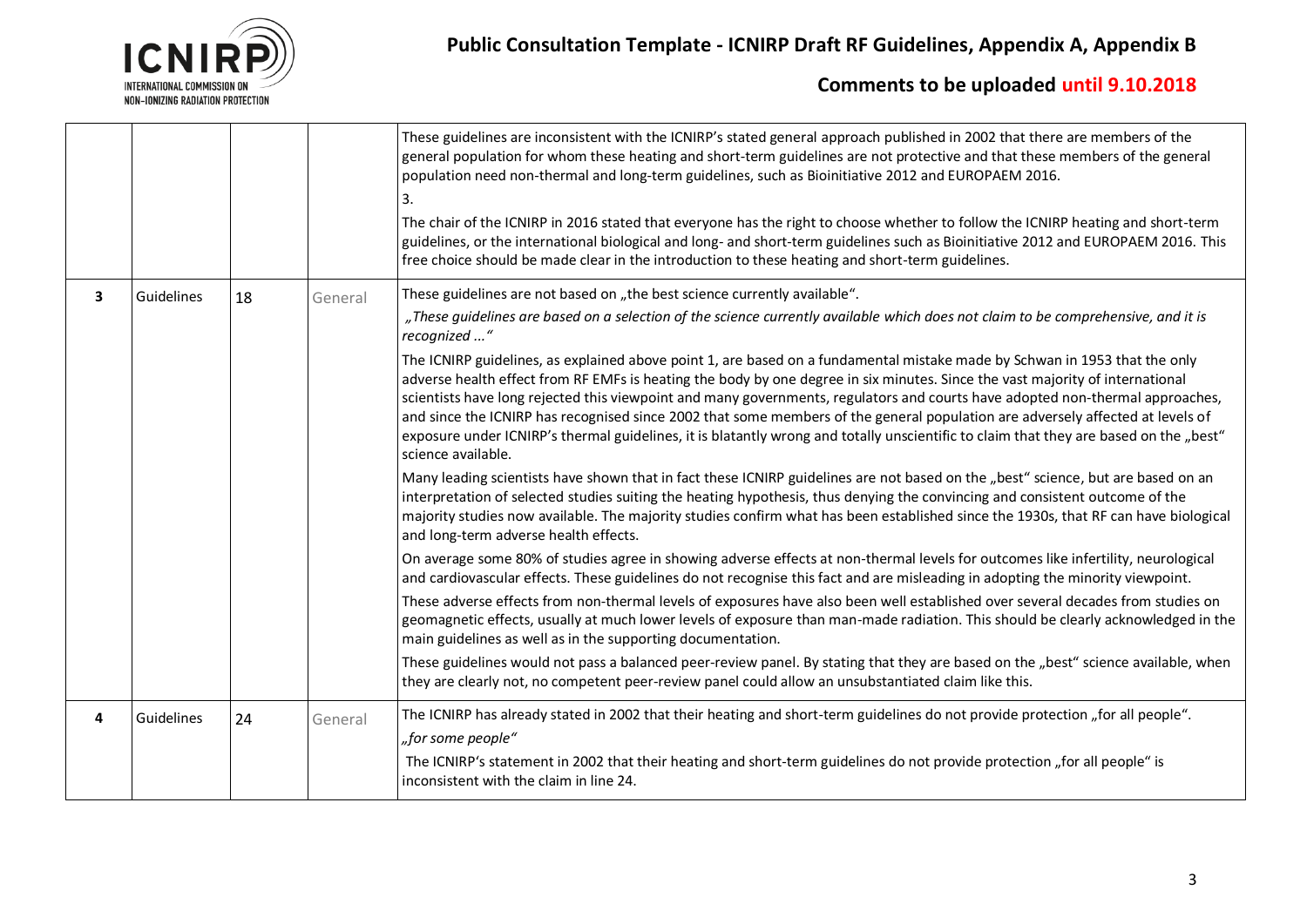

|   | Guidelines        | 24  | General | It is invalid to state "against known adverse health effects" since at present, under similar guidelines, there are already many<br>thousands of people suffering "known adverse health effects" which have been established by the convincing and consistent weight<br>of evidence in the scientific literature.<br>"against some known adverse health effects"<br>To claim what is patently untrue according to the scientific literature over many decades is misleading and unscientific. |
|---|-------------------|-----|---------|-----------------------------------------------------------------------------------------------------------------------------------------------------------------------------------------------------------------------------------------------------------------------------------------------------------------------------------------------------------------------------------------------------------------------------------------------------------------------------------------------|
| 6 | Guidelines        | 43  | General | These guidelines are not "for safe personal exposure". If such guidelines were safe, then there would not be thousands of people<br>harmed by current EMF levels.<br>"for personal exposure which prevent acute adverse effects from a temperature rise in the body"<br>As explained above, it is scientifically invalid to claim that EMF exposure which causes established harm is safe.                                                                                                    |
|   | <b>Guidelines</b> | 432 | General | As shown above, it is invalid based on the scientific evidence to claim "do not cause any known health effect" since thousands of<br>people are adversely effected by the levels permitted under the ICNIRP guidelines.<br>"do not cause some known health effects"<br>To be scientifically valid the claim made here should be scientifically accurate and be limited to "some" not "any" known health<br>effect.                                                                            |

| Appendix B | 95-102 | General | These three sentences in lines 95-102 are scientifically and factually inaccurate. They are based on a confusion between<br>Electrophobia or the nocebo effect, established in the scientific literature in the 1980s, and the physiological reactions to EMF<br>exposures established from the 1930s onwards. There have been numerous studies confirming both separate conditions. To equate<br>them is invalid scientifically and undermines the scientific basis of these guidelines.                                                                                                                                                                                                                                                                                                                                                                                                                                                                                                                                                                                                                                                                                                                                                                                                                                                                                                                                                                                                                                                                                                                                                                                                                                                        |
|------------|--------|---------|--------------------------------------------------------------------------------------------------------------------------------------------------------------------------------------------------------------------------------------------------------------------------------------------------------------------------------------------------------------------------------------------------------------------------------------------------------------------------------------------------------------------------------------------------------------------------------------------------------------------------------------------------------------------------------------------------------------------------------------------------------------------------------------------------------------------------------------------------------------------------------------------------------------------------------------------------------------------------------------------------------------------------------------------------------------------------------------------------------------------------------------------------------------------------------------------------------------------------------------------------------------------------------------------------------------------------------------------------------------------------------------------------------------------------------------------------------------------------------------------------------------------------------------------------------------------------------------------------------------------------------------------------------------------------------------------------------------------------------------------------|
|            |        |         | "A small portion of the population experiences a negative pyschological reaction to the presence of observed wireless devices. This is<br>known as Electrophobia or Idiopathic Environmental Intolerance psychologically attributed to EMF (IEI-psychological-EMF) and was<br>first described in the literature in the 1980s. Some double-blind experimental studies have failed to identify a relation between<br>radiofrequency EMF exposure and non-specific symptoms in this Electrophobia or IEI-psychological-EMF population, as well as in<br>healthy population samples. Some interpretations of these human experimental studies assumed that , belief about exposure' (e.g.<br>the so-called ,nocebo' effect), and not the exposure itself, is the relevant symptom determinant for Electrophobia or IEI-<br>$ $ psychological-EMF. Another small portion of the population experiences specific physiological symptoms, conscious and/or<br>subconscious, in the presence of various types of RF EMF exposure. This has been described in the scientific literature since the 1930s<br>and is known as Electrical Sensitivity or Intolerance, or Electromagnetic Hypersensitivity (EHS). This condition is now established and<br>diagnosed by a growing number of physicans and in specialist centres worldwide by means of multi-system objective tests, including<br>blood-flow perfusion, changes to endocrine, hormone and protein expression, ROS and VGCC effects, and fMRI scans, along with<br>temporal correlation of exposure and specific symptoms, and the evidence of absence of specific symptoms in the absence of<br>exposure. About 1% of people with EHS also suffer from Electrophobia or IEI-psychological-EMF." |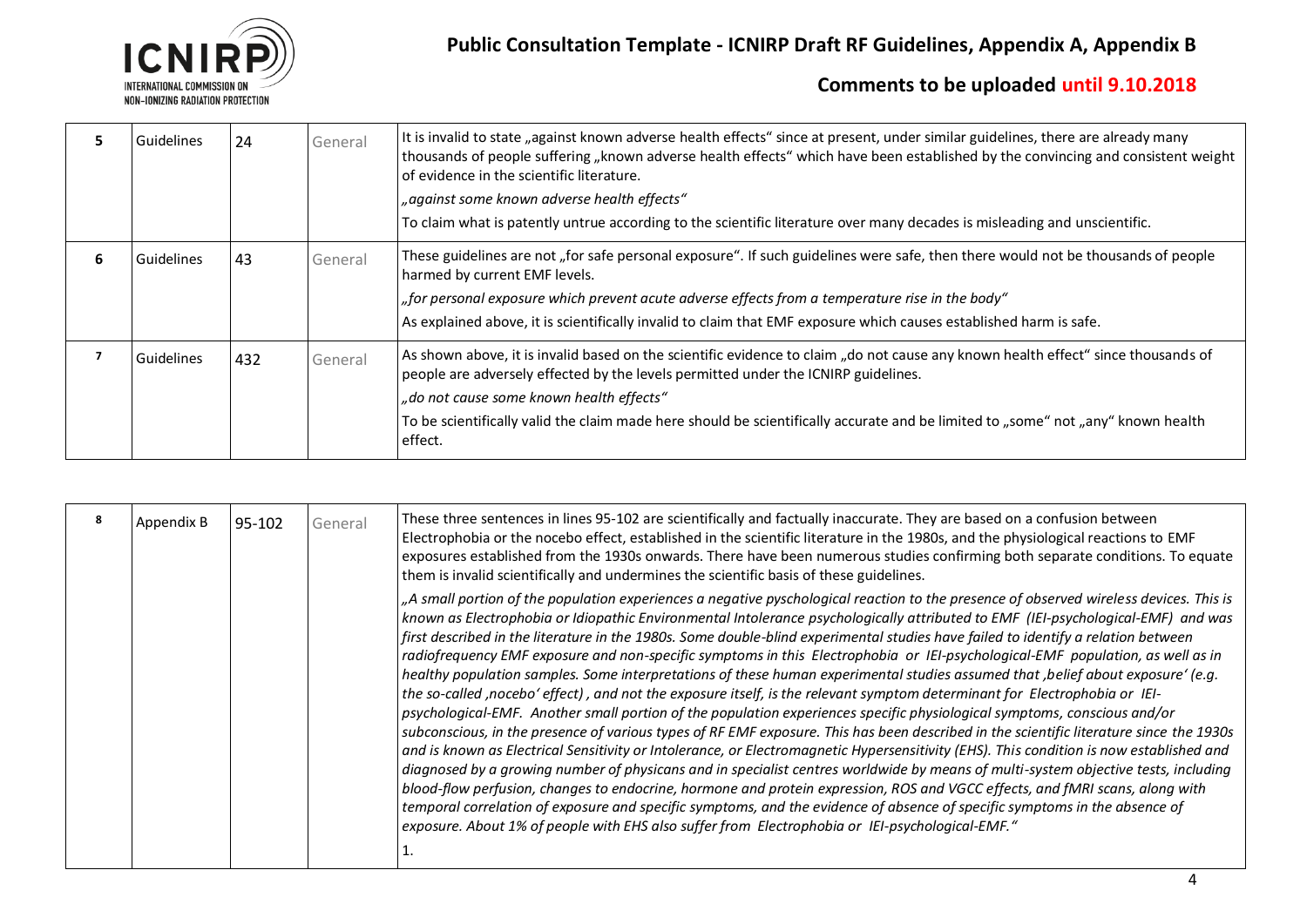

# **Public Consultation Template - ICNIRP Draft RF Guidelines, Appendix A, Appendix B**

| The psychological condition of Electrophobia or IEI-not-EMF, or the nocebo effect, has been shown in the scientific literature to be<br>different from the physiological condition of EHS with specific conscious symptoms and many subconscious physiological changes in<br>the body. The ICNIRP guidelines should not be making such an elementary mistake.                                                                                                                                                       |
|---------------------------------------------------------------------------------------------------------------------------------------------------------------------------------------------------------------------------------------------------------------------------------------------------------------------------------------------------------------------------------------------------------------------------------------------------------------------------------------------------------------------|
| 2.                                                                                                                                                                                                                                                                                                                                                                                                                                                                                                                  |
| The specific symptoms caused by Electrical Intolerance or Sensitivity are the same as for EHS according to the literature from the<br>1930s onwards. This has been shown in numerous studies, including some on base stations and exposure to mobile phones, Wifi etc.                                                                                                                                                                                                                                              |
| 3.                                                                                                                                                                                                                                                                                                                                                                                                                                                                                                                  |
| These specific symptoms caused by electrical intolerance or sensitivity and EHS are the same as for those from geomagetic events,<br>according to the literature from the 1960s onwards.                                                                                                                                                                                                                                                                                                                            |
| 4.                                                                                                                                                                                                                                                                                                                                                                                                                                                                                                                  |
| These specific symptoms caused by electrical intolerance or sensitivity and EHS are the same as for those from electromagnetic<br>warfare and military usage (eg Golomb B 2018).                                                                                                                                                                                                                                                                                                                                    |
| 5.                                                                                                                                                                                                                                                                                                                                                                                                                                                                                                                  |
| These specific symptoms caused by electrical intolerance or sensitivity and EHS can be the result of variant DNA which has been<br>shown by DNA sequencing (eg De Luca C et al 2011, De Luca C et al 2014). It is increasingly shown for conditions which involve<br>variations in myelin.                                                                                                                                                                                                                          |
| 6.                                                                                                                                                                                                                                                                                                                                                                                                                                                                                                                  |
| These subconscious and conscious specific symptoms caused by electrical intolerance or sensitivity and EHS can be measured<br>objectively with a number of biological markers (eg Buchner K et al 2011, Belpomme D et al 2015, Belyaev I et al 2016).                                                                                                                                                                                                                                                               |
|                                                                                                                                                                                                                                                                                                                                                                                                                                                                                                                     |
| Use of fMRI can show objective abnormal brain patterns in people with EHS (Heuser G et al 2017).                                                                                                                                                                                                                                                                                                                                                                                                                    |
| 8.                                                                                                                                                                                                                                                                                                                                                                                                                                                                                                                  |
| The conditions of real physiological ES and EHS has been given international ICD recognition since 2000. It has been recognised in a<br>growing number of courts of law, employment and pension tribunals and occupational health advisors, and it is specifically included<br>under some government disability regulations. The specific symptoms of real physiological ES and EHS are listed under health<br>warnings on a number of RF wireless devices and are becoming common knowledge among much of society. |
| 8.                                                                                                                                                                                                                                                                                                                                                                                                                                                                                                                  |
| The separate condition of Electrophobia or IEI-psychological-EMF, or the nocebo effect, requires prior congitive conditioning. This is<br>not the case for real physiological EHS which can affect unaware adults, children and animals, none of whom have experienced prior<br>cognitive condtioning (eg Lamech F 2014, Dieudonne M 2016).                                                                                                                                                                         |
| 9.                                                                                                                                                                                                                                                                                                                                                                                                                                                                                                                  |
| Because, as the WHO has stated, EHS is individual to the person concerned like all environmental biological reactions, all tests must<br>be conducted and recorded individually. The process of averaging test results and the failure to screen subjects beforehand for<br>whether they actually have EHS obviously mean that the results will fail to find the small portion of the general population who have                                                                                                   |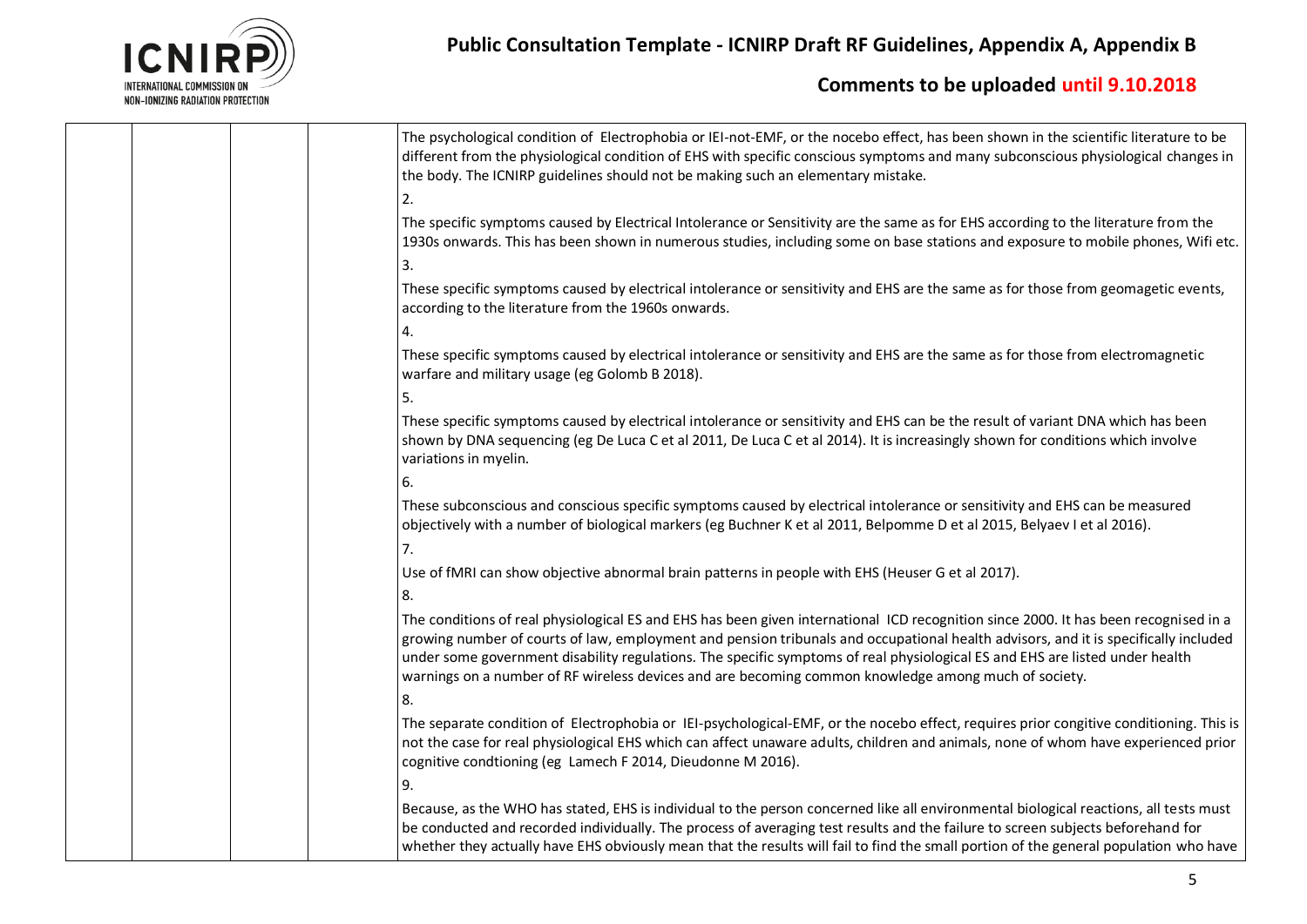

|   |            |         |         | EHS. Where individual EMF exposures are correlated with specific EHS symptoms for the relevant signals to which an individual is<br>sensitive, then it is possible to confirm the existence of EHS by this type of test (eg Rea W et al 1991, Havas M 2006, Havas M et al<br>2010, Buchner K et al 2011, McCarty D et al 2011, Tuengler A et al 2013, Belpomme D et al 2015, Bogers R et al 2018, Irigaray P et al<br>2018, etc)<br>10.                                                                                                                                                |
|---|------------|---------|---------|----------------------------------------------------------------------------------------------------------------------------------------------------------------------------------------------------------------------------------------------------------------------------------------------------------------------------------------------------------------------------------------------------------------------------------------------------------------------------------------------------------------------------------------------------------------------------------------|
|   |            |         |         | My list of March 2018 provides over 2,000 studies and references relevant to both Electromagnetic Sensitivity and Electromagnetic<br>Hypersensitivity available at: http://www.es-uk.info/wp-content/uploads/2018/05/Selected%20E5%20and%20EHS%20studies.pdf                                                                                                                                                                                                                                                                                                                           |
|   |            |         |         | These include references to numerous studies from the 1930s-1970s which established convincingly and consistently a wide range of<br>physiological and adverse health outcomes from exposure to RF EMFs.                                                                                                                                                                                                                                                                                                                                                                               |
|   |            |         |         | CONCLUSION:<br>The claims in the draft ICNIRP guidelines in lines 95-102 are not based on scientific facts and need to be rewritten. The ICNIRP<br>guidelines should take into account the established science which has shown convincingly and consistently by weight of evidence<br>that some people do experience specific physiological adverse heatlh from exposure to RF EMF. The guidelines should not confuse<br>this real physiological condition with a psychological condition which has been shown convingly and consistently to have different<br>aetiological processes. |
| 9 | Appendix B | 408-476 | General | The draft guidelines do not seem to acknowledge the established concerns in the scientific literature about their failure to protect<br>human health. The reference section should include these studies and the text should explain the ICNIRP response to these studies,<br>which are both consistent and convincing in being based on the viewpoint of the large majority of international scientists.                                                                                                                                                                              |
|   |            |         |         | Bailey WH ET AL.: "Accounting for human variability and sensitivity in setting standards for electromagnetic                                                                                                                                                                                                                                                                                                                                                                                                                                                                           |
|   |            |         |         | fields" Health Phys. (2007) PMID: 17495668.                                                                                                                                                                                                                                                                                                                                                                                                                                                                                                                                            |
|   |            |         |         | Bandara P et al.: "Letter to the Editor [Wifi exposure in Australian schools]" Rad Prot Dosimetry (2017)                                                                                                                                                                                                                                                                                                                                                                                                                                                                               |
|   |            |         |         | doi.org/10.1093/rpd/ncx108. Article.                                                                                                                                                                                                                                                                                                                                                                                                                                                                                                                                                   |
|   |            |         |         | Bandara P et al.: "Cardiovascular disease: Time to identify emerging environmental risk factors" Eur J Prev                                                                                                                                                                                                                                                                                                                                                                                                                                                                            |
|   |            |         |         | Cardiol. (2017) PMID: 28969497. Article.                                                                                                                                                                                                                                                                                                                                                                                                                                                                                                                                               |
|   |            |         |         | Bortkiewicz A et al.: [Biological effects and health risks of electromagnetic fields at levels classified by ICNIRP as                                                                                                                                                                                                                                                                                                                                                                                                                                                                 |
|   |            |         |         | admissible among occupationally exposed workers: a study of the Nofer Institute of Occupational Medicine,                                                                                                                                                                                                                                                                                                                                                                                                                                                                              |
|   |            |         |         | Lodz] Med Pr. (2003) PMID: 14669585.                                                                                                                                                                                                                                                                                                                                                                                                                                                                                                                                                   |
|   |            |         |         | Fernández C et al.: "Absorption of wireless radiation in the child versus adult brain and eye from cell phone<br>conversation or virtual reality" Environ Res. (2018) PMID: 29884550.                                                                                                                                                                                                                                                                                                                                                                                                  |
|   |            |         |         | Frey AH: "Is a toxicology model appropriate as a guide for biological research with electromagnetic fields?" J<br>Bioelect. (1990) Article.                                                                                                                                                                                                                                                                                                                                                                                                                                            |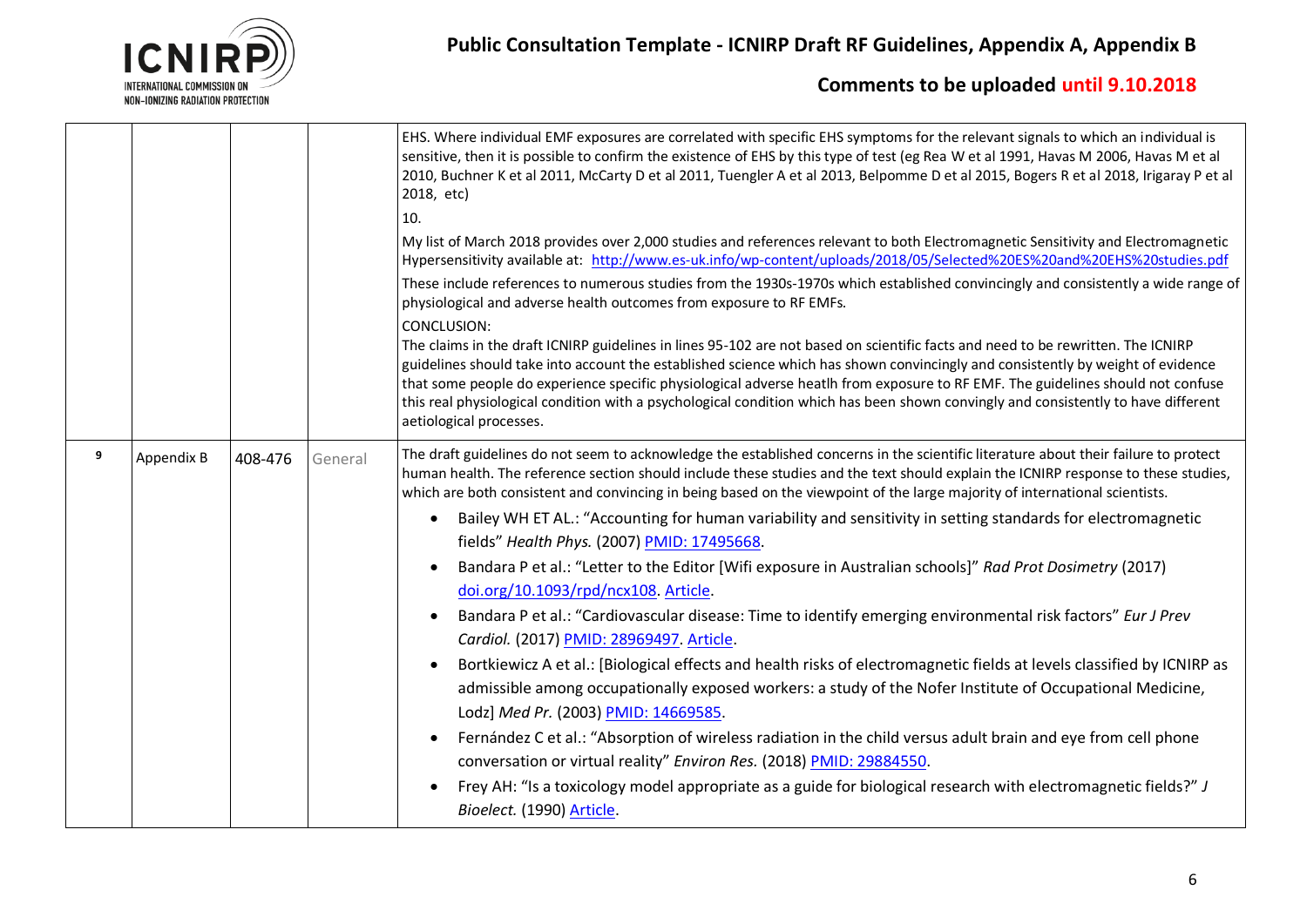

| Frey AH: "Biological function as influenced by low power modulated RF energy" IEEE Trans Microwave Theory<br>and Techniques. (1971) Article.                                                                                                 |
|----------------------------------------------------------------------------------------------------------------------------------------------------------------------------------------------------------------------------------------------|
| Grigoriev Y: "Methodology of Standards Development for EMF RF in Russia and by International Commissions:<br>Distinctions in Approaches" in Markov M (ed.) (2017) Dosimetry in Bioelectromagnetics (2017) ISBN: 978-<br>1498774130. Article. |
| Grigoriev YuG: "From Electromagnetic Smog to Electromagnetic Chaos. To Evaluating the Hazards of Mobile<br>Communication for Health of the Population" Med Radiol Radiat Safety. (2018) Abstract.                                            |
| Hardell L et al.: "Biological effects from electromagnetic field exposure and public exposure standards" Biomed<br>Pharmacother. (2008) PMID: 18242044.                                                                                      |
| Hardell L: "World Health Organization, radiofrequency radiation and health - a hard nut to crack (Review)" Int J<br>Oncology. (2017) PMID: 28656257. PMC5504984.                                                                             |
| Hasan GM et al.: "Effect of electromagnetic radiations on neurodegenerative diseases- technological revolution<br>as a curse in disguise" CNS Neurol Disord Drug Targets. (2014) PMID: 25345513.                                             |
| Hensinger P et al.: "Wireless communication technologies: New study findings confirm risks of nonionizing<br>radiation" umwelt-medizin-gesellschaft. (2016) Article.                                                                         |
| Iakimenko IL et al.: [Metabolic changes in cells under electromagnetic radiation of mobile communication<br>systems] Ukr Biokhim Zh (1999). (2011) PMID: 21851043.                                                                           |
| Johansson O: "Disturbance of the immune system by electromagnetic fields - A potentially underlying cause for<br>cellular damage and tissue repair reduction which could lead to disease and impairment"                                     |
| Pathophysiology. (2009) PMID: 19398310.                                                                                                                                                                                                      |
| Koh WJ et al.: "Non-ionizing EMF hazard in the 21th century" IEEE Xplore. (2018) Abstract.<br>Lan JQ et al.: "On the effects of glasses on the SAR in human head resulting from wireless eyewear devices at<br>$\bullet$                     |
| phone call state" Prog Biophys Mol Biol. (2018) PMID: 29428220.                                                                                                                                                                              |
| Leszczynski D ET AL.: "Mobile phone radiation health risk controversy: the reliability and sufficiency of science                                                                                                                            |
| behind the safety standards" Health Res Policy Syst. (2010) PMID: 20205835. Article.                                                                                                                                                         |
| Lin JC: "Clear Evidence of Cell Phone RF Radiation Cancer Risk" IEEE Microwave Mag. (2018) Abstract.<br>$\bullet$                                                                                                                            |
| Marino AA et al.: "Trigeminal neurons detect cellphone radiation: Thermal or nonthermal is not the question"                                                                                                                                 |
| Electromagn Biol Med. (2017) PMID: 27419655.                                                                                                                                                                                                 |
| Markov M et al.: "Protect children from EMF" Electromagn Biol Med. (2015) PMID: 26444201.                                                                                                                                                    |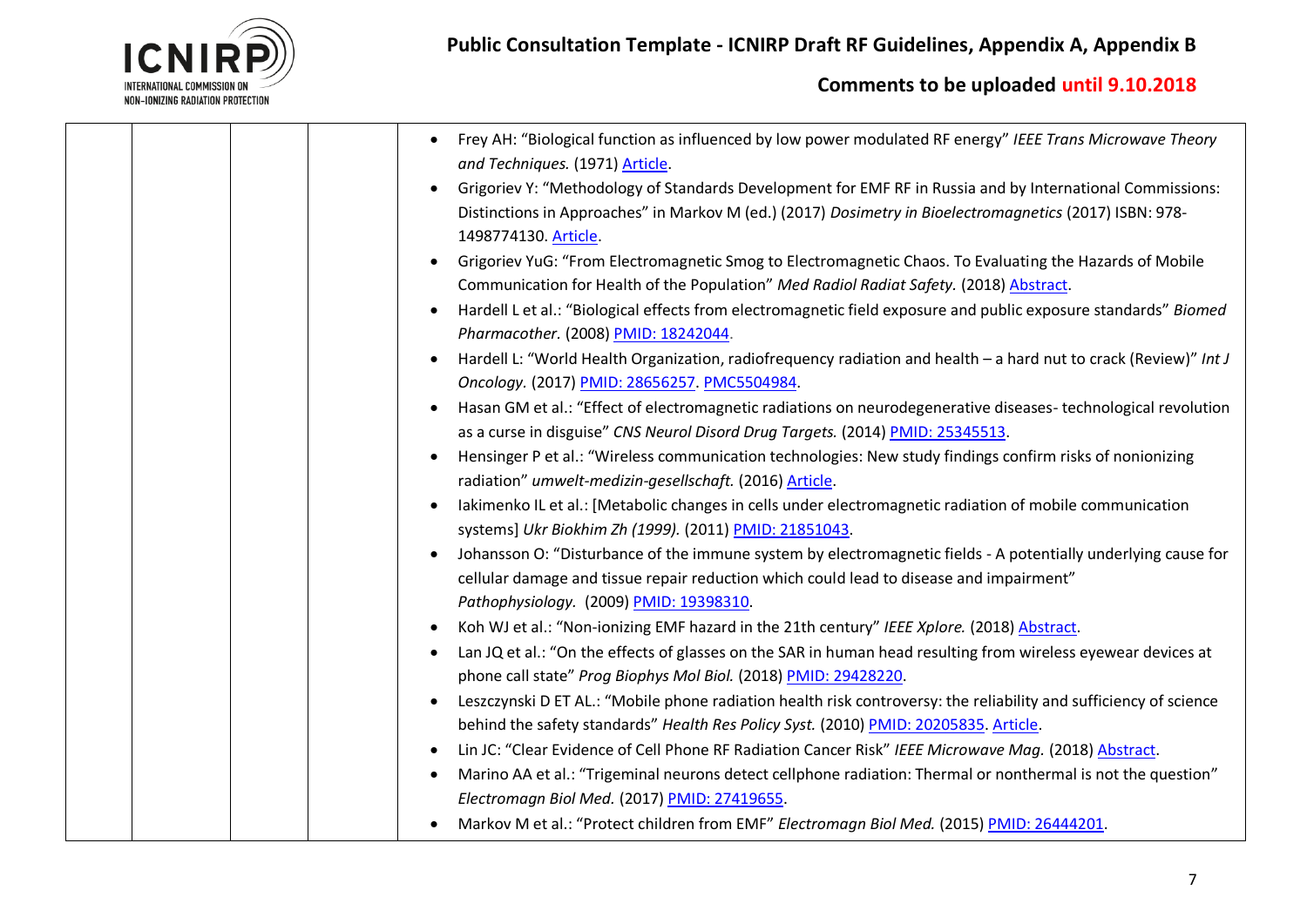

|  | Markovà E et al.: "Microwaves from GSM mobile telephones affect 53BP1 and gamma-H2AX foci in human                                                                                         |
|--|--------------------------------------------------------------------------------------------------------------------------------------------------------------------------------------------|
|  | lymphocytes from hypersensitive and healthy persons" Environ Health Perspect. (2005) PMID: 16140623.<br>PMC1280397                                                                         |
|  | Pall ML: "Scientific evidence contradicts findings and assumptions of Canadian Safety Panel 6: microwaves act                                                                              |
|  | through voltage-gated calcium channel activation to induce biological impacts at non-thermal levels, supporting                                                                            |
|  | a paradigm shift for microwave/lower frequency electromagnetic field action" Rev Environ Health. (2015) PMID:<br>25879308.                                                                 |
|  | Panagopoulos DJ et al.: "Evaluation of specific absorption rate as a dosimetric quantity for electromagnetic fields<br>bioeffects" PLoS One. (2013) PMID: 23750202.                        |
|  | Paul B et al.: "Mobile phones: time to rethink and limit usage" Indian J Public Health. (2015) PMID: 25758729.<br>Article.                                                                 |
|  | Redmayne M: "International policy and advisory response regarding children's exposure to radio frequency<br>electromagnetic fields (RF-EMF)" Electromagn Biol Med. (2015) PMID: 26091083.  |
|  | Rubtsova N et al.: "Intensity-time dependence dosing criterion in the EMF exposure guidelines in Russia"<br>$\bullet$<br>Electromagn Biol Med. (2018) PMID: 29493302.                      |
|  | Sage C et al.: "Comments on SCENIHR: Opinion on potential health effects of exposure to electromagnetic fields,                                                                            |
|  | Bioelectromagnetics 36:480-484 (2015)" Bioelectromagnetics. (2015) PMID: 26688202. RG.                                                                                                     |
|  | Sagioglou NE et al: "Apoptotic cell death during Drosophila oogenesis is differentially increased by                                                                                       |
|  | electromagnetic radiation depending on modulation, intensity and duration of exposure" Electromagn Biol Med.<br>(2016) PMID: 25333897.                                                     |
|  | Sarkar S et al.: "Effect of low power microwave on the mouse genome: a direct DNA analysis" Mutat Res. (1994)<br>PMID: 7506381.                                                            |
|  | Starkey SJ: "Inaccurate official assessment of radiofrequency safety by the Advisory Group on Non-ionising<br>Radiation" Rev Environ Health. (2016) PMID: 27902455. Article.               |
|  | Steneck NH et al.: "The origins of U.S. safety standards for microwave radiation" Science. (1980) PMID: 6990492.<br>$\bullet$                                                              |
|  | Syaza SKF et al.: "Non-ionizing radiation as threat in daily life" J. Fundam. Appl. Sci. (2017) Article.<br>٠                                                                              |
|  | Webster PC: "Federal Wi-Fi safety report is deeply flawed, say experts" CMAJ.(2014) PMID: 24756628. Article.                                                                               |
|  | Yakymenko I et al.: "Long-term exposure to microwave radiation provokes cancer growth: evidences from radars  <br>٠<br>and mobile communication systems" Exp Oncol. (2011) PMID: 21716201. |
|  |                                                                                                                                                                                            |